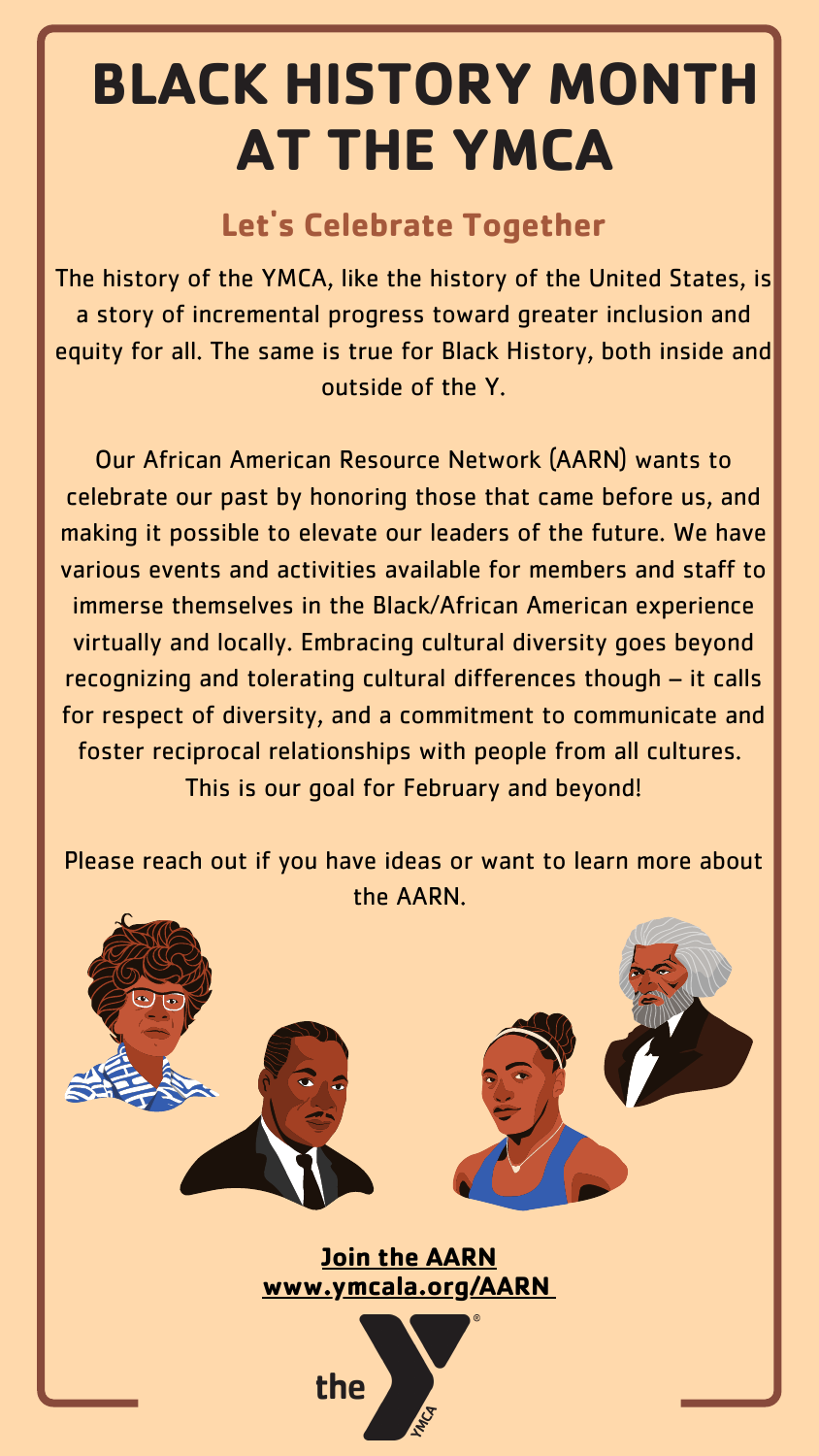## **Let' s Celebrate Together BLACK HISTORY MONTH AT THE YMCA**

### **Read with us!**



#### **Dance with us!**



#### **Eat/ Shop with us!**



Read with us and learn about the Black experience.

- The Souls of Black Folk
- The Bluest Eye
- I Know Why The Cage Bird Sings
- I Am Enough
- Uncomfortable Conversations with a Black Man. **Black [Books](https://a.co/0aeTwVX)**

There are Black-owned businesses across Los Angeles that you can [support](https://www.discoverlosangeles.com/events/virtual-black-history-month-events-los-angeles) during Black History Month and beyond. Check out this guide to support local businesses during February and all year long. **[Discover](https://www.discoverlosangeles.com/events/virtual-black-history-month-events-los-angeles) Black LA**

Add this Spotify playlist to your commute, run or hanging out with friends. **Spotify BHM [Playlist](https://open.spotify.com/playlist/4VtqMWfGqpYzK9h2D5XEou?si=840b9888c4e349ba)**